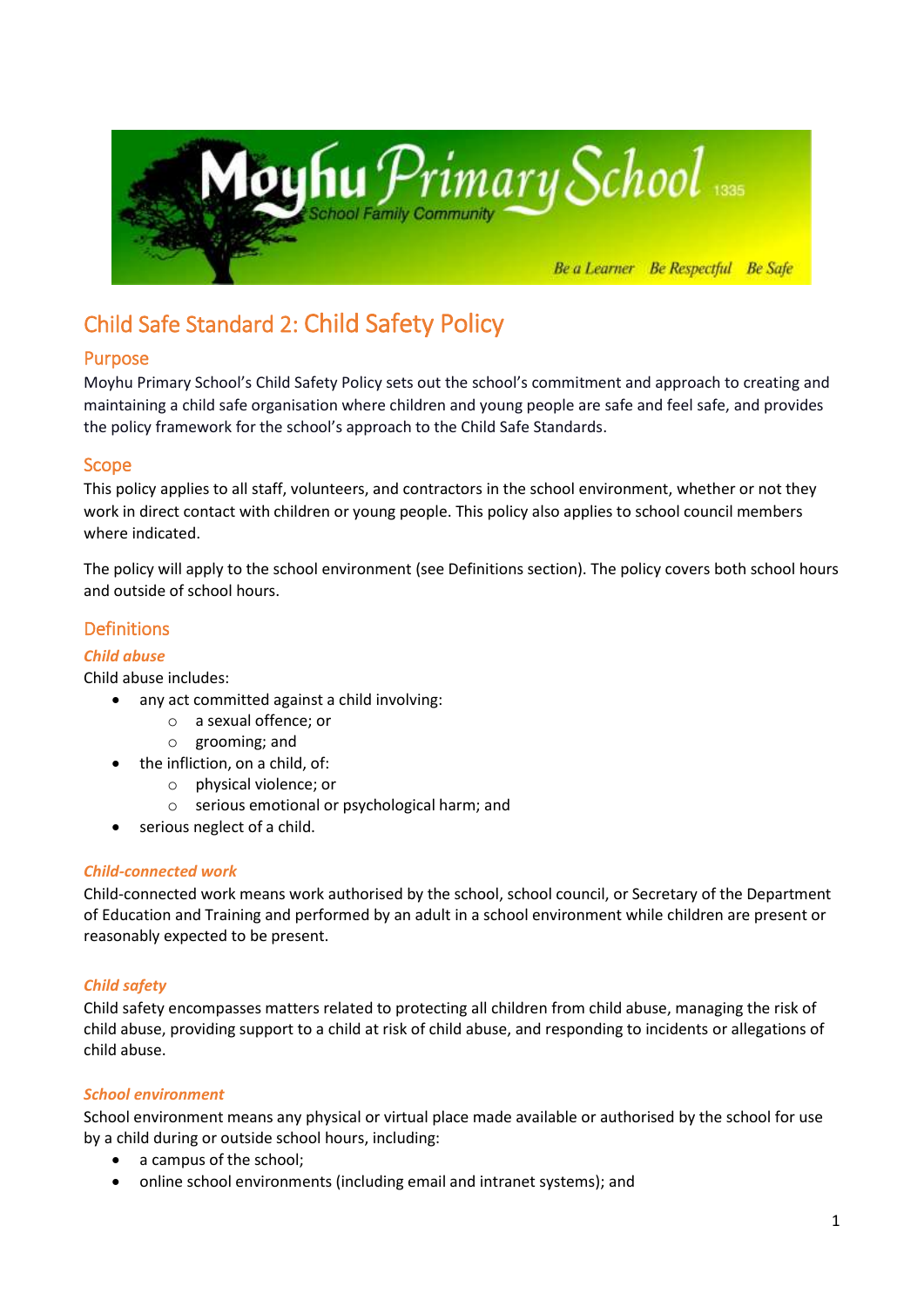other locations provided by the school for a child's use (including, without limitation, locations used for school camps, sporting events, excursions, competitions, homestays, and other school activities or events)

## *School staff*

School staff means an individual working in a school environment who is:

- employed by the Department of Education and Training;
- directly engaged or employed by a school council; or
- a volunteer or a contracted service provider (whether or not a body corporate or any other person is an intermediary).

#### STATEMENT OF COMMITMENT TO CHILD SAFETY AND CHILD SAFETY PRINCIPLES

Moyhu Primary School is committed to the safety and wellbeing of all children and young people. This will be the primary focus of our care and decision-making.

"The school's approach to creating and maintaining a child safe school environment is guided by our school philosophy and values. At Moyhu Primary School our vision is '*At Moyhu Primary School we aim to provide a welcoming community which values learning through shared responsibility. We seek to develop a caring environment in which we nurture confident, creative, caring and resilient individuals who aspire to be the best they can be.'* 

At Moyhu Primary School our values guide the decisions and behaviours of all members of our school community, including in relation to child safety:

- **Be A Learner** Question, listen, persevere, inquire, organise and look after your own health and wellbeing to maximise learning.
- **Be Respectful** for ourselves, others and property– empathetic, understanding, accepting and appreciating ourselves and others
- **Be Safe** Everyone to feel safe at all times and feel comfortable to talk to someone about anything, even if it is awful or small.

Moyhu Primary School has zero tolerance for child abuse.

We are committed to providing a child safe environment where children and young people are safe and feel safe, and their voices are heard about decisions that affect their lives. Our child safe policies, procedures, strategies and practices will be inclusive of the needs of all children, particularly Aboriginal and Torres Strait Islander children, children from culturally and linguistically diverse backgrounds, children with disabilities, children who are vulnerable, students in out of home care, LGBTI students and international students.

Every person involved in Moyhu Primary School has a responsibility to understand the important and specific role they play individually and collectively to ensure that the wellbeing and safety of all children and young people is at the forefront of all they do and every decision they make.

#### Child safety principles

In its planning, decision-making and operations, Moyhu Primary School will:

- 1. Take a preventative, proactive and participatory approach to child safety;
- 2. Value and empower children to participate in decisions which affect their lives;
- 3. Foster a culture of openness that supports all persons to safely disclose risks of harm to children;
- 4. Respect diversity in cultures and child rearing practices while keeping child safety paramount;
- 5. Provide written guidance on appropriate conduct and behaviour towards children;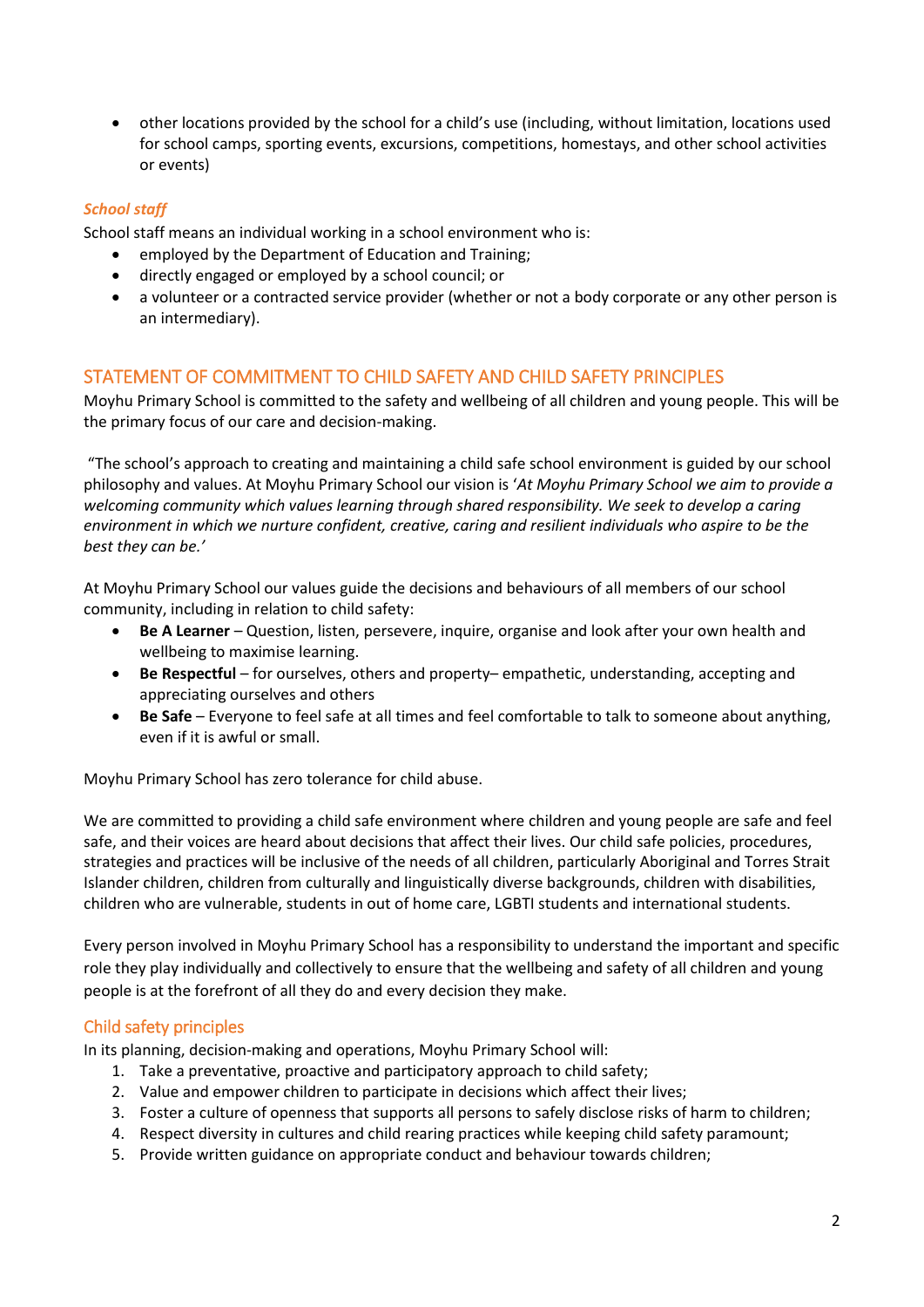- 6. Engage only the most suitable people to work with children and have high quality staff and volunteer supervision and professional development;
- 7. Ensure children know who to talk with if they are worried or are feeling unsafe, and that they are comfortable and encouraged to raise such concerns;
- 8. Report suspected abuse, neglect or mistreatment promptly to the appropriate authorities;
- 9. Share information appropriately and lawfully with other organisations where the safety and wellbeing of children is at risk; and
- 10. Value the input of and communicate regularly with families and carers

# **POLICY**

# Strategies to embed a child safe culture

Moyhu Primary School's culture encourages staff, students, parents and the school community to raise, discuss and scrutinise child safety concerns. This makes it more difficult for abuse to occur and remain hidden.

All child safety documents, including this policy, the [Child Safety Code of Conduct,](http://moyhups.vic.edu.au/child-safe-school-policies/) the school's [Child Safety](http://moyhups.vic.edu.au/child-safe-school-policies/) Responding and Reporting Obligations [\(including Mandatory Reporting\) Policy and Procedures](http://moyhups.vic.edu.au/child-safe-school-policies/) *[Identifying](https://www.education.vic.gov.au/Documents/about/programs/health/protect/ChildSafeStandard5_SchoolsGuide.pdf)  [and Responding to All Forms of Abuse in Victorian Schools](https://www.education.vic.gov.au/Documents/about/programs/health/protect/ChildSafeStandard5_SchoolsGuide.pdf)* and th[e Four Critical Actions for Schools](https://www.education.vic.gov.au/Documents/about/programs/health/protect/FourCriticalActions_ChildAbuse.pdf) are readily available online and in hard copy from the office for all staff and students to read at any time.

Child safety is everyone's responsibility. **All school staff** are required to:

- Act in accordance with the school's Child Safety Code of Conduct, which clearly sets out the difference between appropriate and inappropriate behaviour
- Act in accordance with the Child Safety Responding and Reporting Obligations (including Mandatory Reporting) Policy and Procedures at all times, including following th[e Four Critical Actions for Schools](https://www.education.vic.gov.au/Documents/about/programs/health/protect/FourCriticalActions_ChildAbuse.pdf) where necessary
- Undertake annual guidance and training on child safety
- Act in accordance with their legal obligations, including:
	- o Failure to disclose offence (applies to all adults)
	- o Duty of care (applies to all school staff)
	- o Mandatory reporting obligations (applies to all mandatory reporters, including teachers, principals, registered psychologists, and registered doctors and nurses)
	- o Failure to protect offence (applies to a person in a position of authority within the school)
	- o Reportable conduct obligations (applies to all school staff in reporting conduct to the principal, and applies to the principal in reporting to Employee Conduct Branch)
	- o Organisational duty of care (applies to the school as an organisation)
	- o For more information on these obligations, see [Identifying and Responding to All Forms of](https://www.education.vic.gov.au/Documents/about/programs/health/protect/ChildSafeStandard5_SchoolsGuide.pdf)  [Abuse in Victorian Schools.](https://www.education.vic.gov.au/Documents/about/programs/health/protect/ChildSafeStandard5_SchoolsGuide.pdf)

As part of Moyhu Primary School's child safe culture, **staff** (including the principal and visiting staff) will:

- Consider the diversity of all children, including (but not limited to) the needs of Aboriginal and Torres Strait Islander children, children from culturally and linguistically diverse backgrounds, children with disabilities, and children who are vulnerable, when implementing the Child Safe Standards
- Ensure that child safety is a regular agenda item at school leadership meetings and staff meetings
- Encourage and enable staff professional learning and training to build deeper understandings of child safety and prevention of abuse
- Ensure that no one is prohibited or discouraged from reporting an allegation of child abuse to a person external to the school or from making records of any allegation.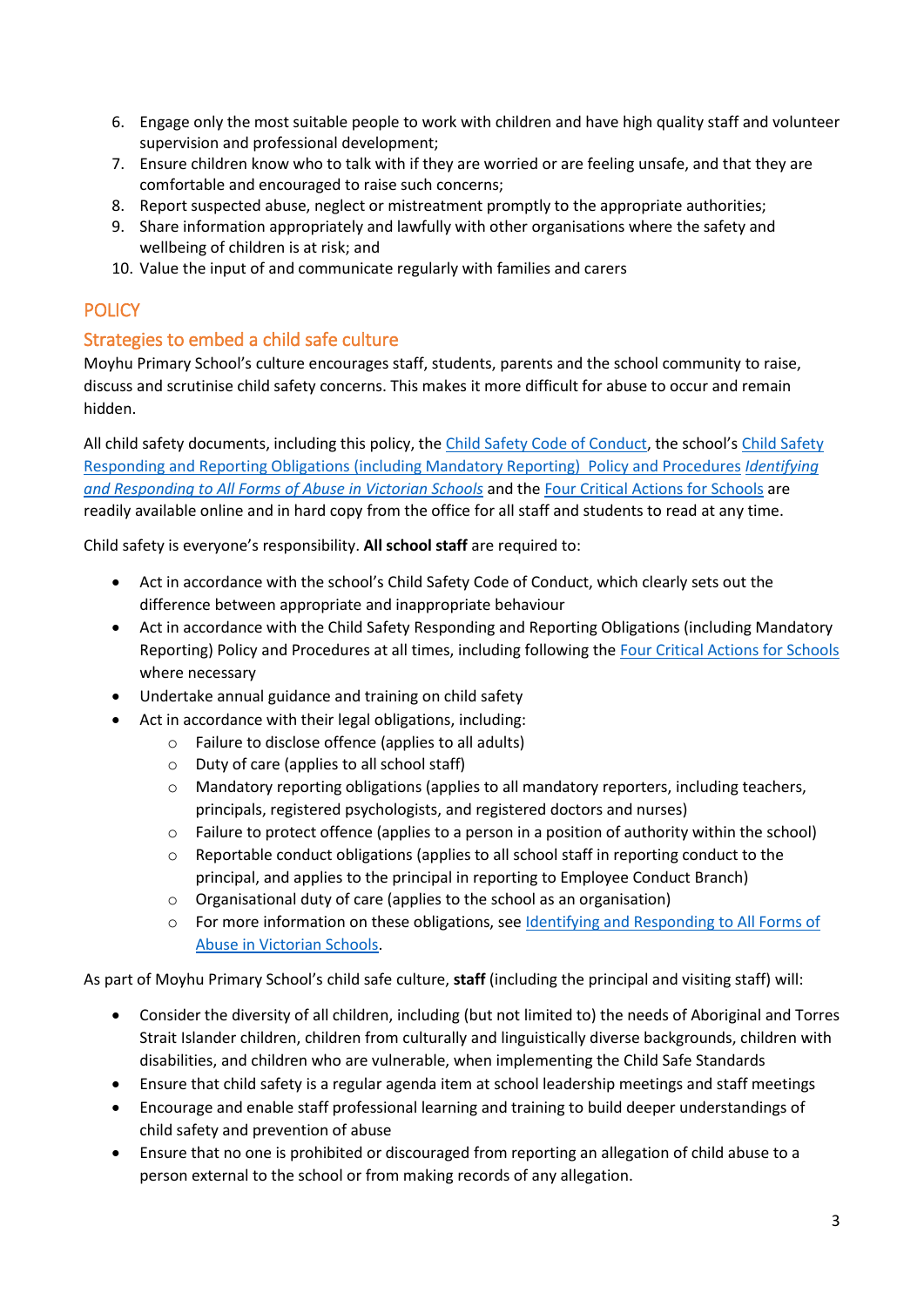As part of Moyhu Primary School's child safe culture, **school mandatory reporting staff** are required to:

- Complete the Protecting Children [Mandatory reporting and other obligations](http://elearn.com.au/det/protectingchildren/) online module every year
- Read the school's Child Safety Code of Conduct on induction, and maintain familiarity with that document
- Read the school's Child Safety Responding and Reporting Obligations (including Mandatory Reporting) Policy and Procedures on induction, and maintain familiarity with that document
- Read the school's Child Safety Policy (this document) on induction, and maintain familiarity with that document.

As part of Moyhu Primary School's child safe culture, in performing the functions and powers given to them under the *Education and Training Reform Act 2006*, **school councils and school council members** will:

- Ensure that child safety is a regular agenda item at school council meetings
- Consider the diversity of all children, including (but not limited to) the needs of Aboriginal and Torres Strait Islander children, children from culturally and linguistically diverse backgrounds, children with disabilities, and children who are vulnerable, when making decisions regarding the Child Safe Standards
- Undertake annual guidance and training on child safety, such as th[e Child Safe Standards School](https://www.education.vic.gov.au/Documents/about/programs/health/protect/school-council-training.pptx)  [Council Training](https://www.education.vic.gov.au/Documents/about/programs/health/protect/school-council-training.pptx) PowerPoint.
- Approve the Child Safety Code of Conduct to the extent that it applies to school council employees and members, and if updated, note the new document in its school council meeting minutes
- When hiring employees, ensure that selection, supervision and management practices are child safe

School leadership will maintain records of the above processes.

#### Roles and responsibilities

The Principal will ensure that each person understands their role, responsibilities and behaviour expected in protecting children and young people from abuse and neglect. Staff will comply with the school's Child Safety Code of Conduct, which sets out clearly the difference between appropriate and inappropriate behaviour.

Specific child safety responsibilities:

- The Principal is responsible for reviewing and updating the Child Safety Policy every 2 years.
- The Principal is responsible for monitoring the school's compliance with the Child Safety Policy. The school community should approach the Principal if they have any concerns about the school's compliance with the Child Safety Policy.
- The Principal is responsible for informing the school community about this policy, and making it publicly available.
- Other specific roles and responsibilities are named in Moyhu Primary School's other child safety policies and procedures, including the Child Safety Code of Conduct, Child Safety Responding and Reporting Obligations (including Mandatory Reporting) Policy and Procedures, and risk assessment register.

#### Recruitment

Moyhu Primary School follows the Department's Recruitment in Schools guide to ensure child safe recruitment practices, available on the [Department'](https://www.education.vic.gov.au/hrweb/careers/Pages/recruitinsch.aspx)s website.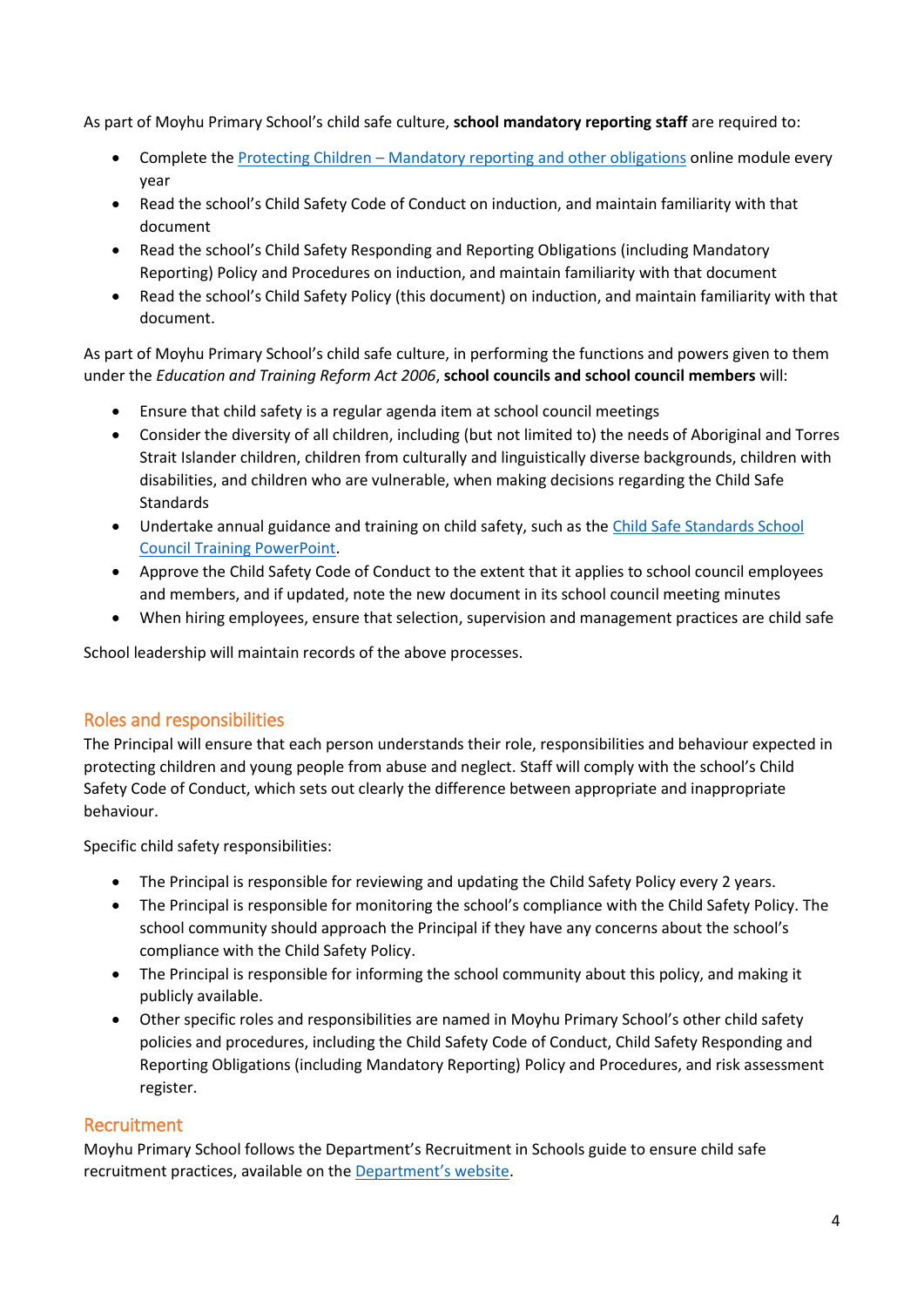All prospective volunteers are required to comply with our school's Volunteers Policy, including in relation to assessing the suitability of prospective volunteers and obtaining checks required under this policy. All prospective volunteers are required to maintain a valid Working with Children Check.

## Training and supervision

Training and education is important to ensure that everyone in the school understands that child safety is everyone's responsibility.

Our school culture aims for all staff and volunteers (in addition to parents/carers and children) to feel confident and comfortable in coming forward with any allegations or suspicions of child abuse or child safety concerns. We train our staff and volunteers to identify, assess, and minimise risks of child abuse and to detect potential signs of child abuse. This training occurs annually or more often as required.

We also support our staff and volunteers through ongoing supervision to develop their skills to protect children from abuse, to promote the cultural safety of Aboriginal and Torres Strait Islander children and children from linguistically and/or diverse backgrounds, and the safety of children with a disability and vulnerable children.

New employees and volunteers will be inducted into the school, including by being referred to the Child Safety Policy (this document), the Child Safety Code of Conduct, and the Child Safety Responding and Reporting Obligations (including Mandatory Reporting) Policy and Procedures on the school website. They will also be supervised regularly to ensure they understand our school's commitment to child safety, and that their behaviour towards children is safe and appropriate. All employees of our school will be monitored and assessed via regular performance review to ensure their continuing suitability for child-connected work. Any inappropriate behaviour will be reported by school staff to the Principal or Assistant Principal and will be managed in accordance with Moyhu Primary School's Child Safety Responding and Reporting Obligations (including Mandatory Reporting) Policy and Procedures [http://moyhups.vic.edu.au/child-safe-school](http://moyhups.vic.edu.au/child-safe-school-policies/)[policies/w](http://moyhups.vic.edu.au/child-safe-school-policies/)here required.

#### Reporting a child safety concern or complaint

The school has clear expectations for all staff and volunteers in making a report about a child or young person who may be in need of protection. All staff (including school council employees) must follow the school's Child Safety Responding and Reporting Obligations (including Mandatory Reporting) Policy and Procedures, including following the [Four Critical Actions for Schools](https://www.education.vic.gov.au/Documents/about/programs/health/protect/FourCriticalActions_ChildAbuse.pdf) if there is an incident, disclosure or suspicion of child abuse. Immediate actions should include reporting their concerns to DHHS Child Protection, Victoria Police and/or another appropriate agency and notifying the principal or a member of the school leadership team of their concerns and the reasons for those concerns.

Moyhu Primary School will never prohibit or discourage school staff from reporting an allegation of child abuse. The school will always take action to respond to a complaint in accordance with the school's Child Safety Responding and Reporting Obligations (including Mandatory Reporting) Policy and Procedures. In accordance with Action 4 of the Four Critical Actions for Schools, Moyhu Primary School will provide ongoing support for students affected by child abuse.

The Child Safety Responding and Reporting Obligations (including Mandatory Reporting) Policy and Procedures can be found at [http://moyhups.vic.edu.au/child-safe-school-policies/.](http://moyhups.vic.edu.au/child-safe-school-policies/)

#### Risk reduction and management

Moyhu Primary School believes the wellbeing of children and young people is paramount, and is vigilant in ensuring proper risk management processes, found in the school's risk assessment register. The school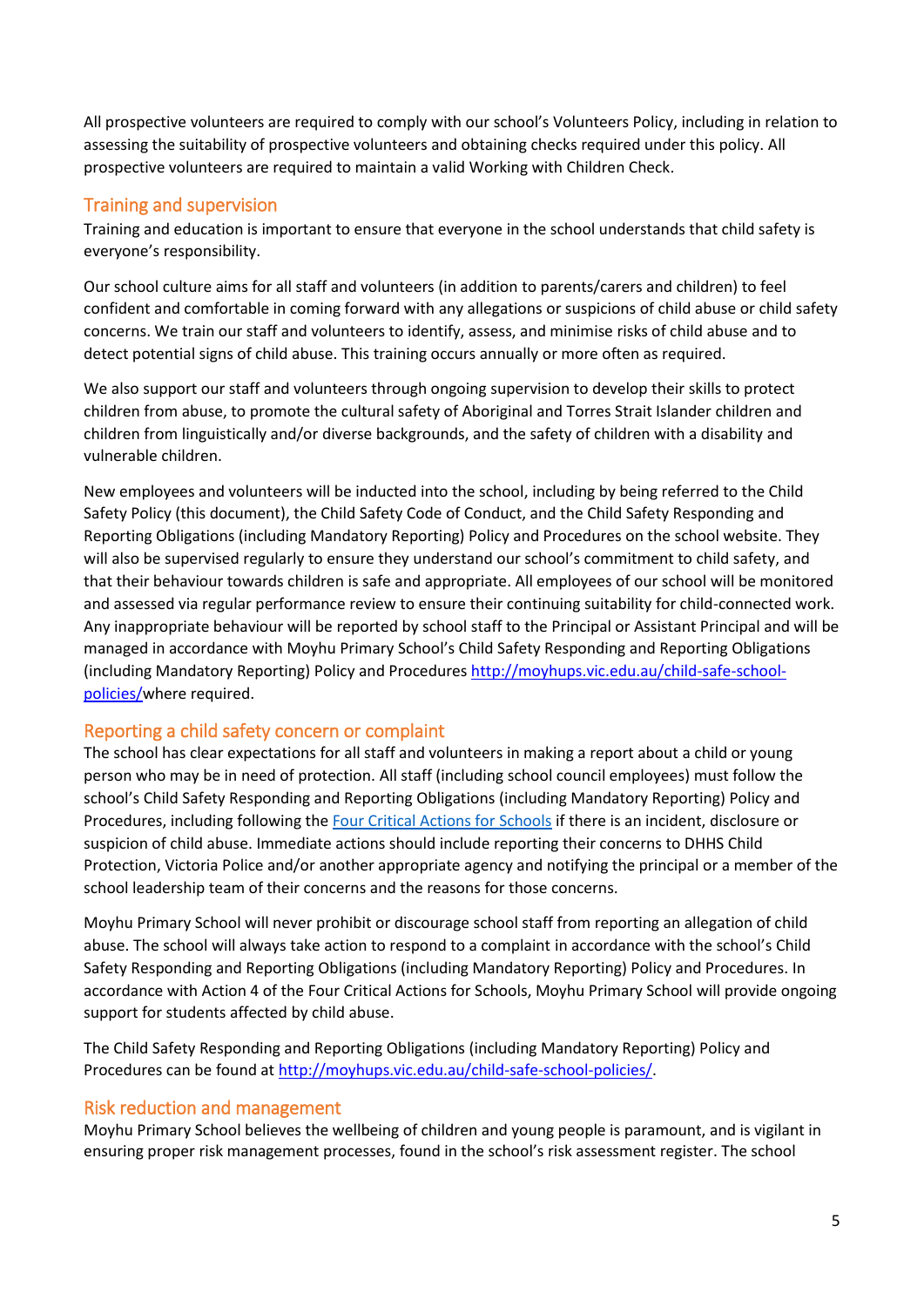recognises there are potential risks to children and young people and will take a risk management approach by undertaking preventative measures.

We will identify and mitigate the risks of child abuse in school environments by taking into account the nature of each school environment, the activities expected to be conducted in that environment and the characteristics and needs of all children expected to be present in that environment.

Moyhu Primary School monitors and evaluates the effectiveness of the actions it takes to reduce or remove risks to child safety, more information can be found in the school's risk assessment register.

#### Listening to, communicating with and empowering children

Moyhu Primary School has developed a safe, inclusive and supportive environment that involves and communicates with children, young people and their parents/carers. We encourage child and parent/carer involvement and engagement that informs safe school operations and builds the capability of children and parents/carers to understand their rights and their responsibilities. Our school is committed to supporting and encouraging students to use their voice to raise and share their concerns with a trusted adult at any time of need. Students can access information on how to report abuse at the school office or by asking any of our staff.

When the school is gathering information in relation to a complaint about alleged misconduct with or abuse of a child, the school will listen to the complainant's account and take them seriously, check understanding and keep the child (and/or their parents/carers, as appropriate) informed about progress.

The school will promote the Child Safe Standards in ways that are readily accessible, easy to understand, and user-friendly to children, including:

- All of our child safety policies and procedures will be available for the students and parents at Moyhu Primary School to read at the office or online on ou[r School Website.](http://moyhups.vic.edu.au/child-safe-school-policies/)
- PROTECT Child Safety posters will be displayed across the school
- School newsletters will inform students and the school community about the school's commitment to child safety, and strategies or initiatives that the school is taking to ensure student safety
- Regular discussion on Child Safety at School Council Meetings
- Where relevant we will address the Child Safe Standards at assemblies or parent information sessions.

The school will use its health and wellbeing programs to deliver appropriate education to its students about:

- standards of behaviour for students attending the school;
- healthy and respectful relationships (including sexuality);
- resilience; and
- child abuse awareness and prevention.

Current programs Moyhu Primary School currently delivers are Respectful Relationships and Life Education Van.